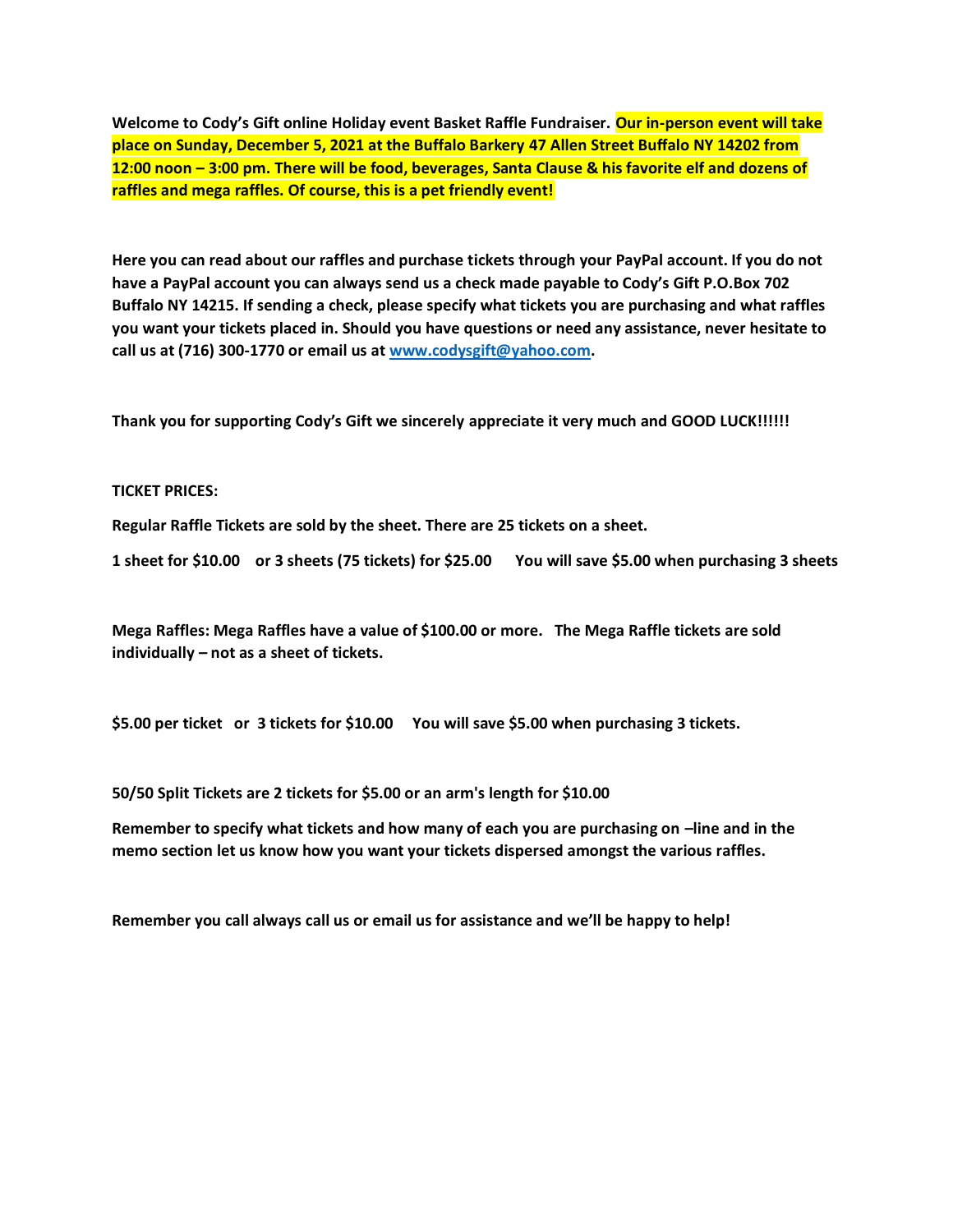- **RAFFLE ONE: New Year's Eve Celebration Basket: Two bottles of champagne, two bottles Of Grape Juice with glasses and party favors nestled in an acrylic bucket with Ice cubes. Value: \$85.00**
- **RAFFLE TWO: "The 19th Hole" - For every golf lover. A basket filled with Golf Balls, Golf Shirt, Hand towels, Pebble Beach Hat, Tees, Two large martini glasses, bottle of vodka & vermouth, a laser flame, club cozies and other golf related items. Value: \$95.00**
- **RAFFLE THREE: Car Care Basket: - filled with micro-fiber dusting rags, tire shine, leather cleaner, car wax, air freshener, head lamp cleaner and other items. Value: \$75.00**
- **RAFFLE FOUR: Dining out in Buffalo! A \$25.00 gift certificate to Ristorante Lombardo, a \$20.00 gift certificate to the Olive Garden, a \$25.00 gift certificate to Curry's Restaurant, and a \$25.00 gift certificate to Scotch N Sirloin. Value: \$95.00 (grouped together)**
- **RAFFLE FIVE: "My Best Friends Basket" - to pamper your canine! Dog blanket for the cold days ahead, toys, food, treats, an adjustable collar and a \$25.00 gift card to Bubbles and Bark Pet Salon. Value: \$75.00**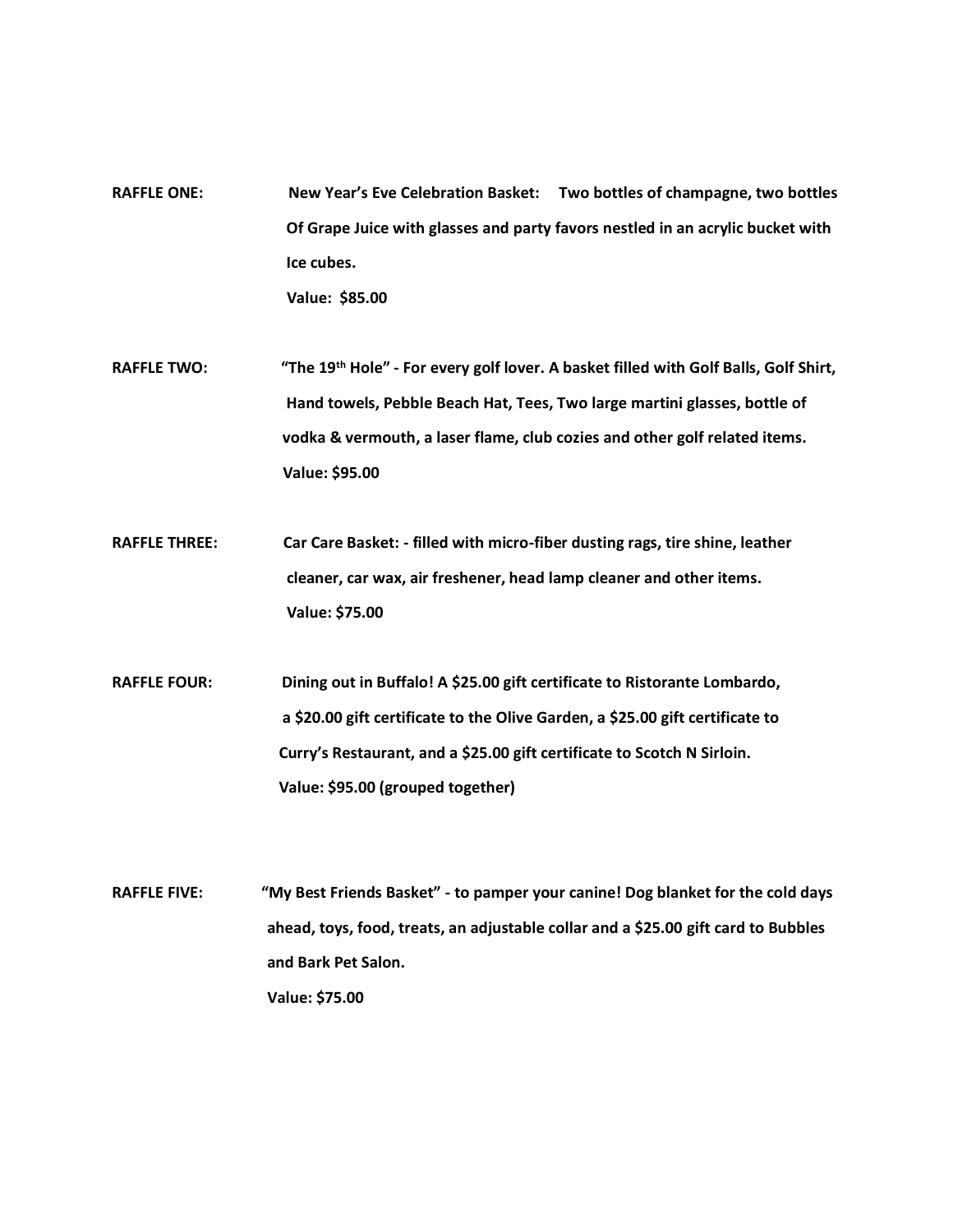- **RAFFLE SIX: "Exit 2 Wine Bucket Bottle of Cabernet, Bottle of White Zinfendal, \$20.00 gift card to Exit 2 and the exit 2 wine bucket. Value: \$50.00**
- **RAFFLE SEVEN: Buffalo Bills Basket Two 12 oz. Hot/cold or wine tumblers with a Buffalo Bills hand sewn Buffalo Bills Fleece Blanket. Fischer –Price miniature Buffalo Bills people. Value: \$99.00**
- **Raffle Eight: Buffalo In Bloom – by renowned Buffalonian gardener and author James Charlier. His hard covered book "Buffalo-Style Gardens and Buffalo Garden tour magazine along with a variety of garden tools every gardener needs. Value: \$50.00**
- **Raffle Nine: "You are Beautiful" A \$50.00 gift card to Capello Salon and Spa, hair dryer, hair spray, combs, brushes and a mirror to see how beautiful you are! Value: \$80.00**
- **Raffle Ten: "My Get in Shape New Year's Resolution "Two three-month memberships to Catalyst Fitness – any location. Value: \$99.00**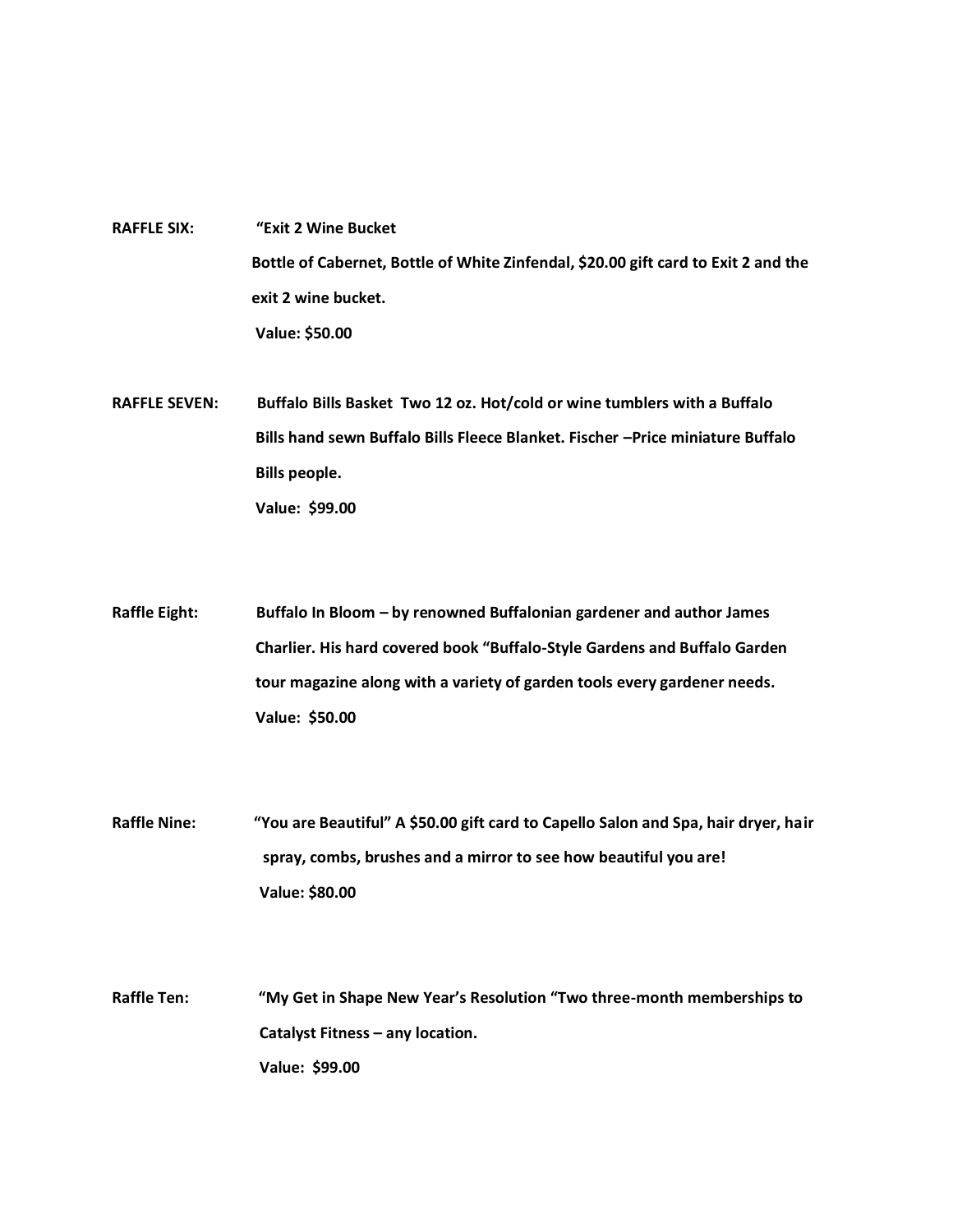- **Raffle Eleven: "Tea for Two" A basket with a white and gold porcelain tea pot, two matching tea cups and saucers, gourmet tea, and Scottish Biscuits and imported jam. Value: \$65.00**
- **Raffle Twelve: "Let there Be Light" Put a wall sconce where one has never been before. Two battery operated leaf design wall sconces with remote control. Value: \$65.00**
- **Raffle Thirteen: The Buffalo Zoo – Two admission passes to the landmark Buffalo Zoo. Value: \$30.00**
- **Raffle Fourteen: "The Perfectly Pressed" Basket by GI-RO Cleaners. A GI-RO Dry Cleaners \$50.00 gift card, starch, an iron and lint rollers. Value: \$90.00**
- **Raffle Fifteen: "Let's Go to The Movies: Four passes to North Park Theatre, a popcorn bucket, Popcorn and a bottle of Pepsi.**

 **Value: \$60.00**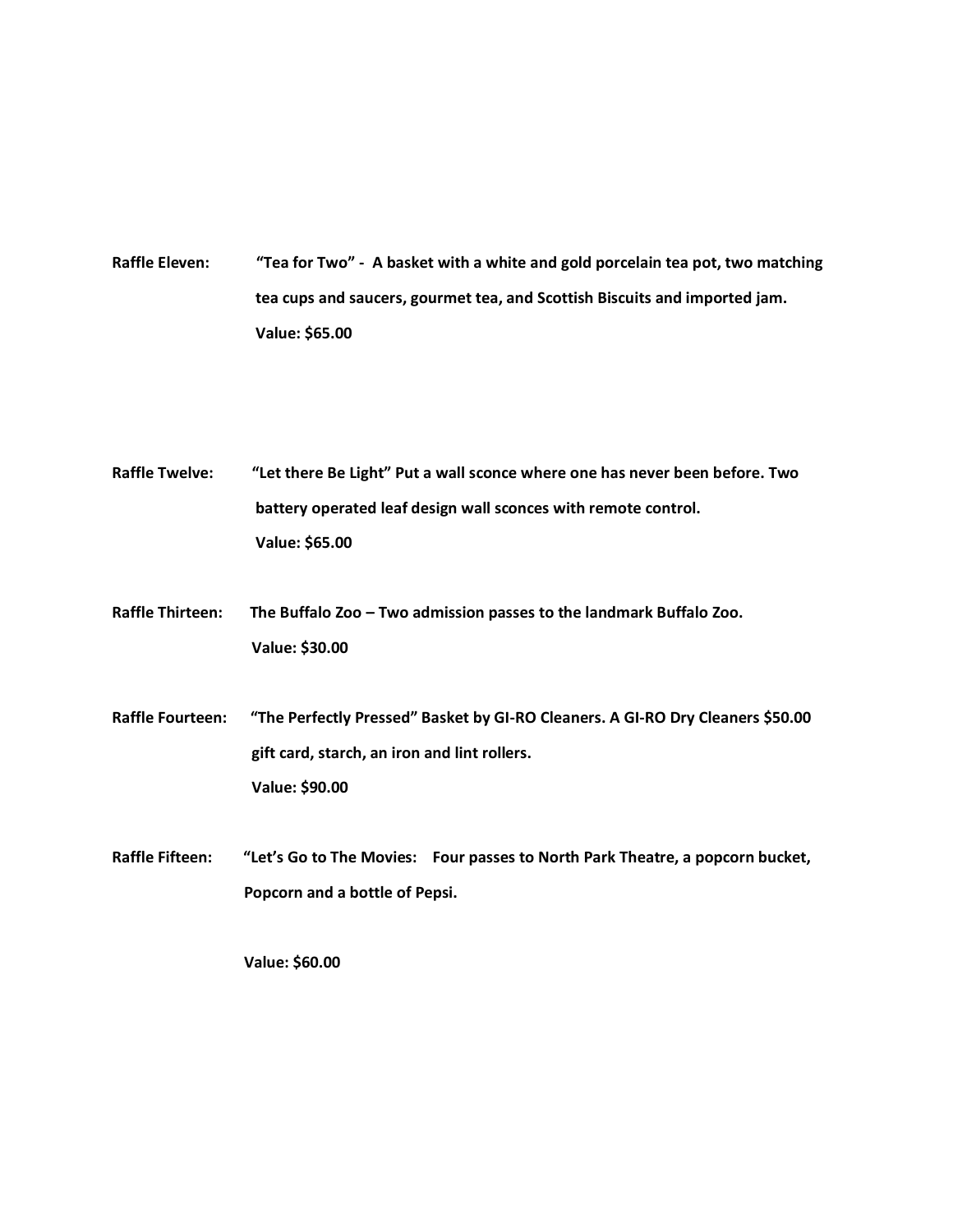| <b>Raffle Sixteen:</b>   | "Paw Prints by Penny" A \$51.00 gift certificate to Paw Prints by Penny for         |
|--------------------------|-------------------------------------------------------------------------------------|
|                          | any services they provide.                                                          |
|                          | Value: \$51.00                                                                      |
|                          |                                                                                     |
| <b>Raffle Seventeen:</b> | "The Gentleman's Lounge" - a wooden humidor, cigar cutter, ashtray and a            |
|                          | variety of Cuban cigars plus a gentleman's hair cut gift certificate to Hair Works. |
|                          | Value: \$99.00                                                                      |
|                          |                                                                                     |
| Raffle Eighteen:         | " Relax and Take a deep Breath" - By Elements Massage. A gift card for a one        |
|                          | hour massage.                                                                       |
|                          |                                                                                     |
|                          | Value: \$85.00                                                                      |
|                          |                                                                                     |
| <b>Raffle Nineteen:</b>  | "Rocco's Wood Fired Pizza" - Enjoy Rocco's Wood Fired Pizza with a \$50.00          |
|                          | gift card.                                                                          |
|                          | Value: \$50.00                                                                      |
|                          |                                                                                     |
| <b>Raffle Twenty:</b>    | Brighton-Eggert Animal Clinic - Pamper your best friend with a \$75.00 gift         |
|                          | certificate to Brighton-Eggert Animal Clinic and Resort. Be applied to any of the   |
|                          | services they offer.                                                                |
|                          |                                                                                     |
|                          | Value: \$75.00                                                                      |

**Raffle Twenty-One: "A Harvest Cornucopia" - A ceramic colorful cornucopia embellished with**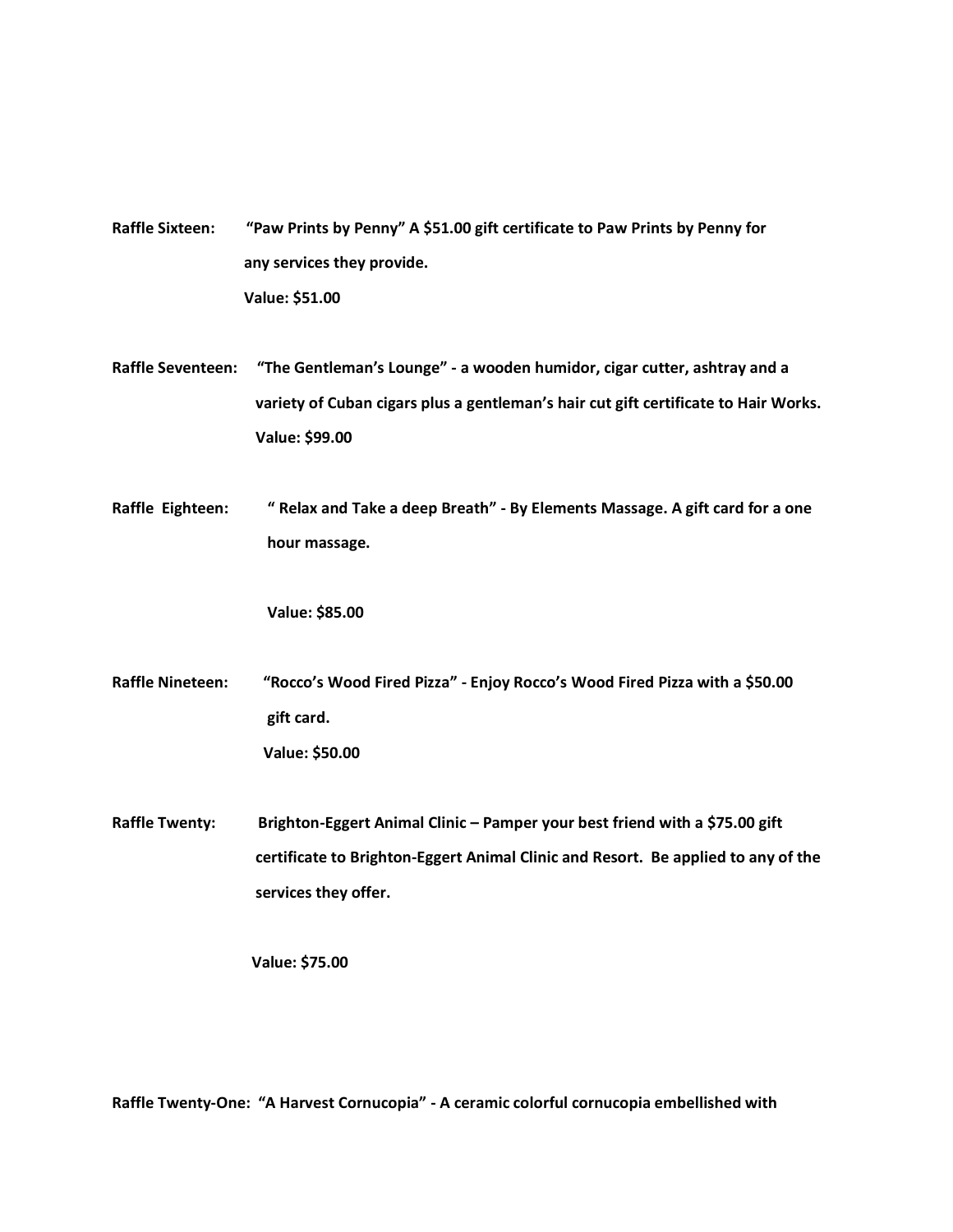**pumpkins and fall flowers. The cornucopia has beautiful vibrant fall colors and a Fall scented candle. An elegant display on your dining room table or mantle.**

 **Value: \$75.00**

**Raffle Twenty –Two: "The Runnings Gift Basket- This includes a \$25.00 Runnings Gift Card, shampoos, Cans of Blue Wilderness Wholesome Grain Dog Food and cans of Diamond Naturals Dog Food plus some toys. Treat your canine best friend like royalty. Value: \$65.00** 

**Raffle Twenty-Three: For the Bicycle Enthusiast - A unisex bicycle helmet and a \$50.00 gift card to Campus Weel Works- Buffalo's premier bicycle shop. Value: \$85.00**

**Raffle Twenty – Four: "The Blush and Brow Spa Facial and Massage: Treat yourself to a Signature Farmhouse Facial with Joanna. Let your complexion radiate with a blend of Retinols, superfruit, vitamins and pure deliciousness. Your skin will glow and be renewed.**

 **Value: \$99.00**

**Raffle Twenty-Five: "The Snuggle Up Basket" - A red and black designed and hand crochet Afghan by Jennifer LaRussa. Accompanied with two red and black designed and tailored by Ann Bukata. Two expert seamstresses proudly present this basket. Value: \$99.00**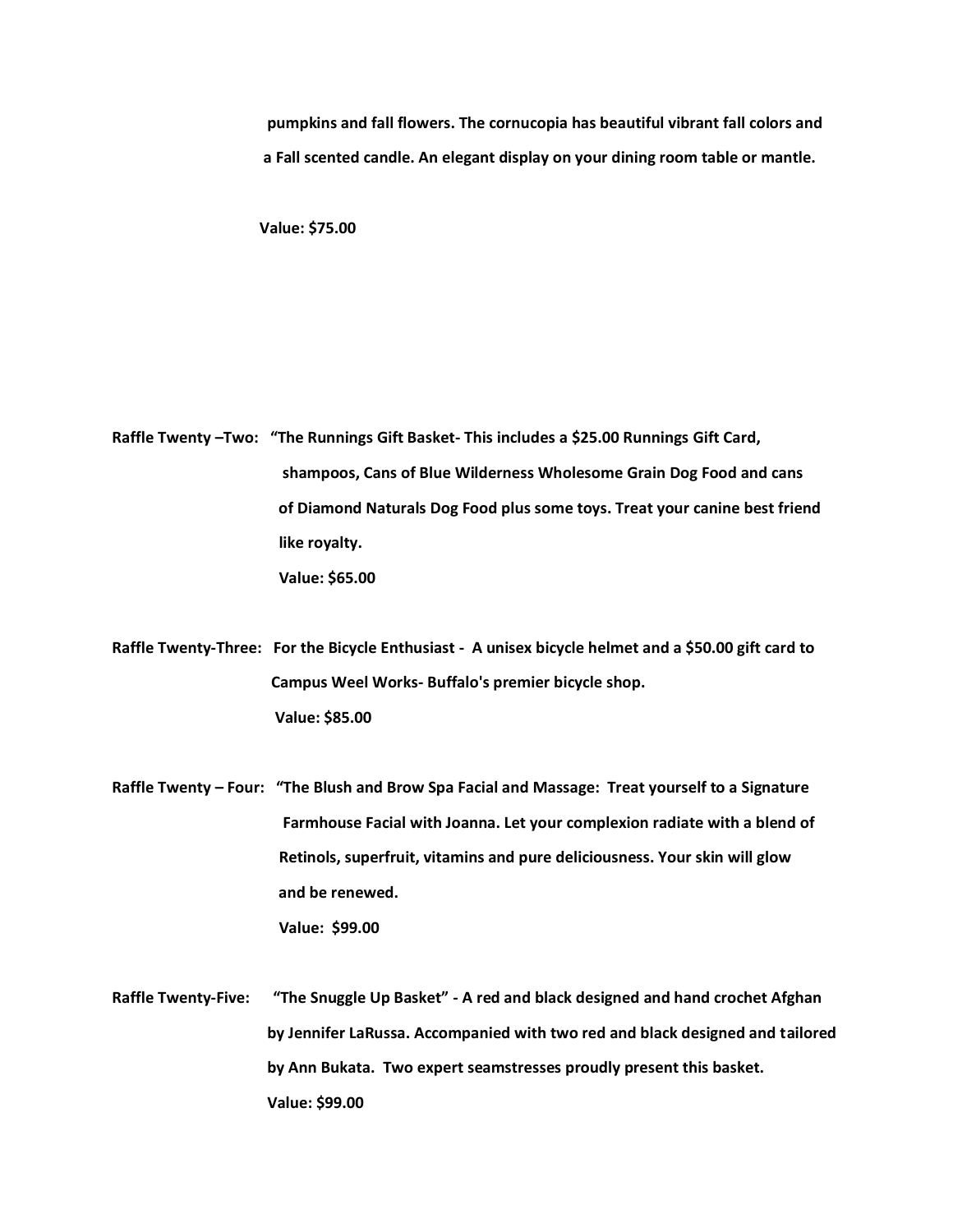**Raffle Twenty-Six: Unwind, relax and massage your troubles away with a one-hour massage From Elements Massage. Value: \$85.00**

**Raffle Twenty-Seven: "Coffee....Good to the Last Drop" - An assortment of K-cup coffee's, an air-pump coffee dispenser, and coffee mugs. Value: \$85.00**

**Raffle Twenty-Eight: - "A Bakers Delight" a beautiful white porcelain cake stand, cake, cookie and brownie mixes, a selection of frostings, pastry bag with tips, and items to decorate your masterpiece. Also included is a \$20.00 gift card to Village Bake Shoppe in Lewiston NY. Value: \$90.00**

**Raffle Twenty-Nine: "Relax your mind, body and Soul" - Let Wendy DelPrince, Licensed Massage Therapist massage your cares away with a one-hour massage. Value: \$85.00**

**Raffle Thirty: "Coach of New York" - A beautiful and delicate ladies' necklace and earring set. The necklace is set in rose-gold brass embellished with silk-colored stones with COACH logo engraved at the outer edge. The necklace has a lobster clasp and an adjustable 16' - 18' chain. The earrings are also set in rose-gold brass and post-back closures. Value: \$99.95**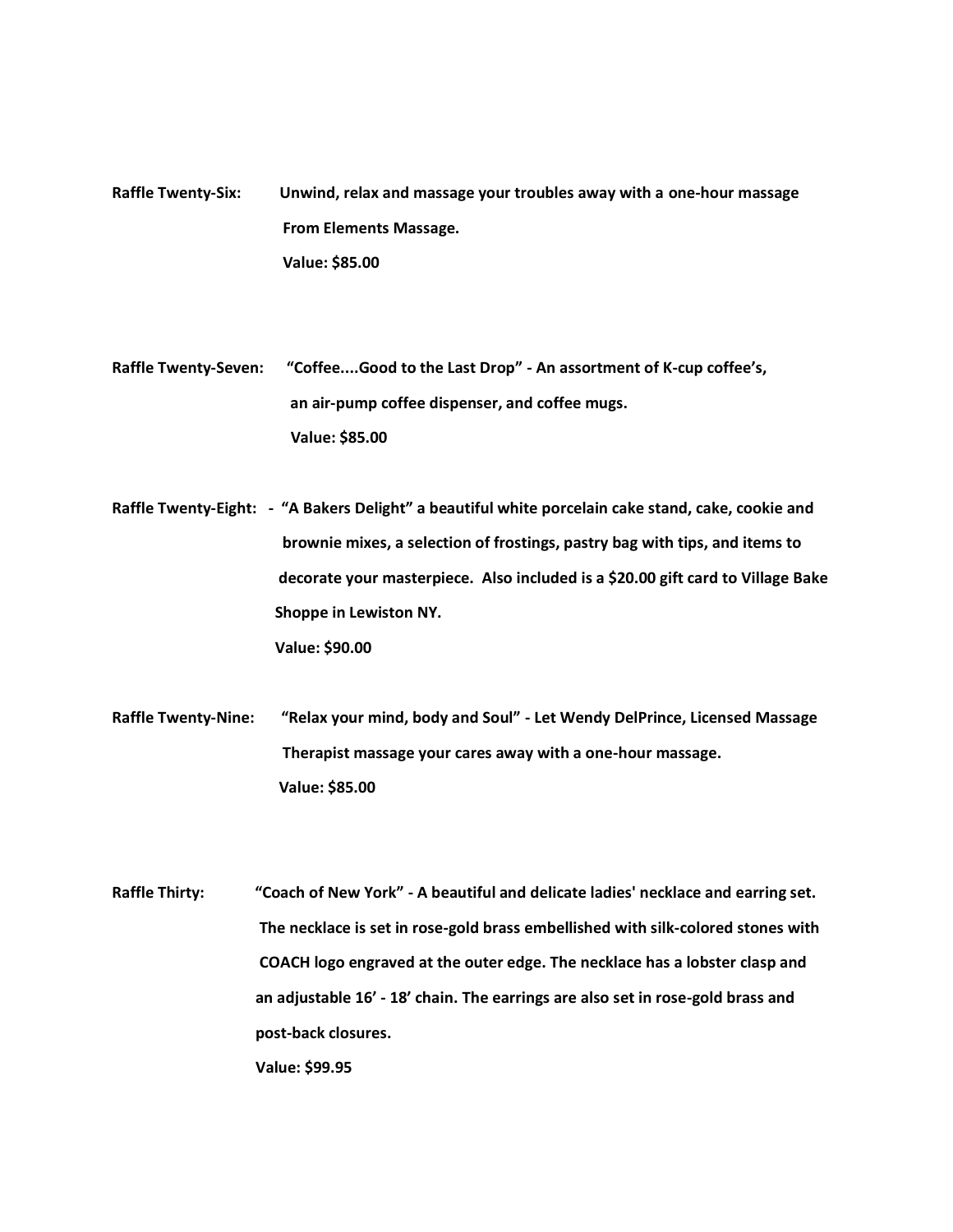**Raffle Thirty- One: "The Blush and Brow" massage experience with Trent. Melt away and renew your soul, body and mind with a one –hour massage. Help relieve any stress of the Holidays! Value: \$85.00**

- **Raffle Thirty –Two: "It's beginning to look a lot like Christmas" - White Christmas Lights, A fully decorated Christmas wreath on wire frame, and Christmas ornaments. Value: \$85.00**
- **Raffle Thirty-Three: "Pillow Talk" Two sets of accent pillows. One set has a blue/gold pattern and Second set has a black and gold pattern. These pillows were designed and Sewn by Buffalo seamstress Ann Bukata. These are designer accent pillows. Value: \$95.00**

**Raffle Thirty-Four: Red, White and Blue beach glass arranged as a Buffalo with heart shaped stone in the center. The beach glass was hand-picked at Angola Beach by Buffalo artist and designer Elizabeth Brady. The stones are affixed to glass and white wood frame is approx. 12 X 10.5 Value: \$45.00**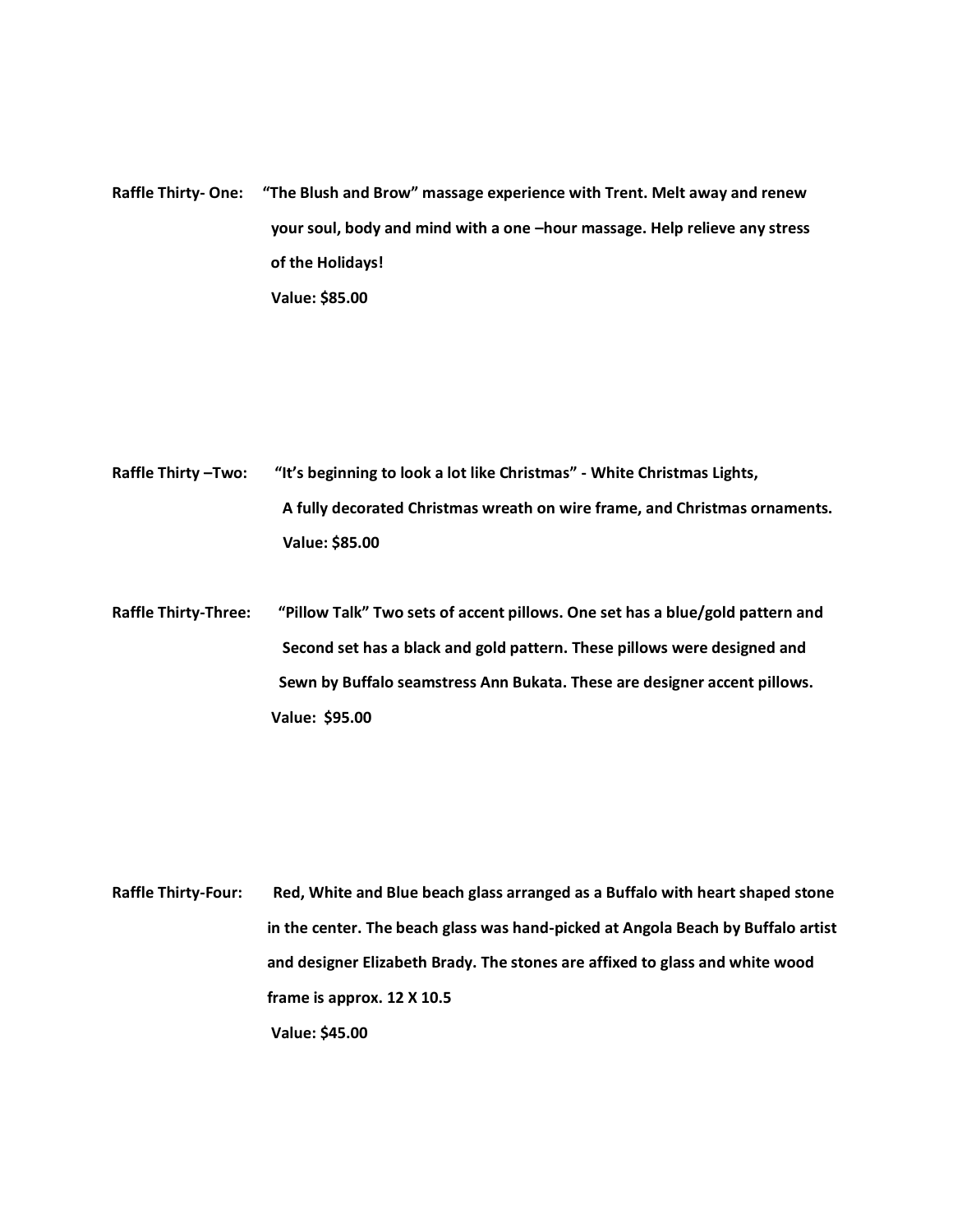**Raffle Thirty –Five: There are THREE certificates and each certificate is valued at \$50.00. Focus on cardio, aerobics, weights or muscle building. Let the experts at Terrie's Workout Center help you become the best physical you. This raffle will have 3 drawings for \$50.00 gift certificates. Value: \$50.00 \$50.00 \$50.00**

**Raffle Thirty-Six: JT's Urban Italian Bistro on Elmwood Avenue. Known for their delicious Wood oven fired pizzas and pasta entrees. Enjoy a \$50.00 gift card toward Your food and beverage.**

#### **Value: \$50.00**

**Raffle Thirty – Seven: "Stella & Chewy's Food Basket. "Simply Stella's limited ingredient diet oven baked cage free Turkey recipe and cage free Duck recipe with Pumpkin and Quinoa. Value: \$40.00**

- **Raffle Thirty-Eight: " Sunshine Dish Garden" - bring the beauty and warmth of plants into your Home this winter. This dish garden is full of beautiful house plants beautifully arranged for your long-time enjoyment. Value: \$60.00**
- **Raffle Thirty-Nine: Two beautiful "candle-stick" buffet / accent lamps. Gold-leaf pattern Shades, approx. 30" in height with shades, brushed gold with a "cracked Glass ball" in the center. The base is approx. 6". These would make an Elegant addition to any room. Value: \$90.00**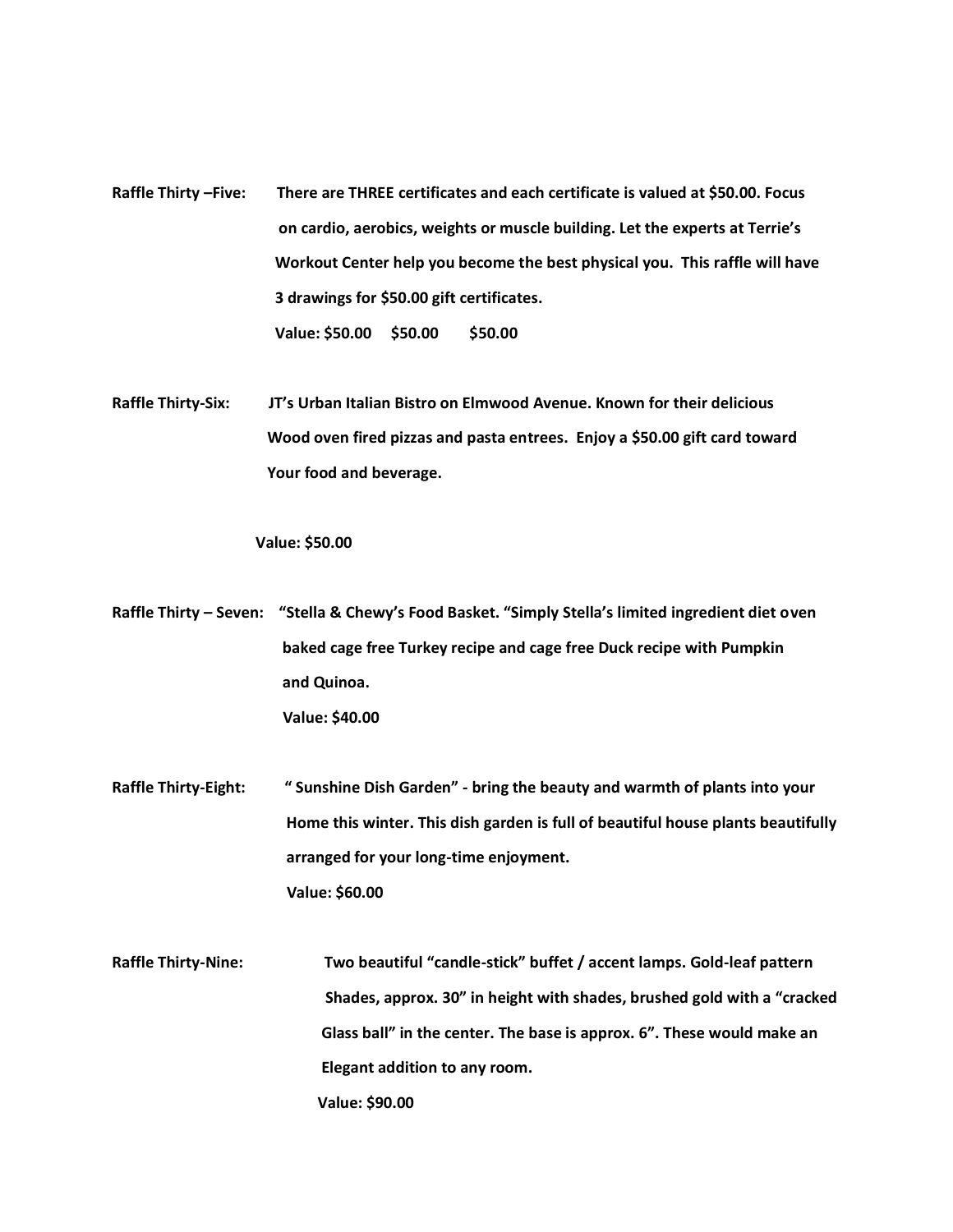- **Raffle Forty: The Hydraulic Hearth – Enjoy a \$50.00 gift card to Buffalo's Hydraulic Hearth. Value: \$50.00**
- **Raffle Forty-One: A beautiful basket filled with various colored glass pumpkins from TJ Max and HomeGoods. Be prepared to decorate your home next Fall with these beautiful decorated glass pumpkins. Included are Fall leaf Garlands. Value: \$75.00**
- **Raffle Forty-Two: "The Kitchen Elf Basket" - consisting of a contemporary White pasta bowl on a pedestal for either tossing pasta or displaying a cake or other delectable culinary creations, Orchard Valley Harvest Mix, DiBari Ortolana Pasta, a set of two Brie Cheese Bakers, a jar of Mama's Kitchen Garlic & Onion Pasta Sauce, an Arte Legno solid wood cheese/cutting board, an Arte Legno solid Olive large multi-grain wood serving spoon. Value: \$80.00**
- **Raffle Forty-Three: "Home for the Holidays" A rustic hand-crafted "Home for the Holidays" long Banner sign. White background with large gold/brown lettering. The letter O In home is a wreath with white winter berries and pinecones. Beautiful for an Entrance or anywhere. The banner style sign is 48" long and 11" in width. There is a hook on the back for easy hanging. Value: \$40.00**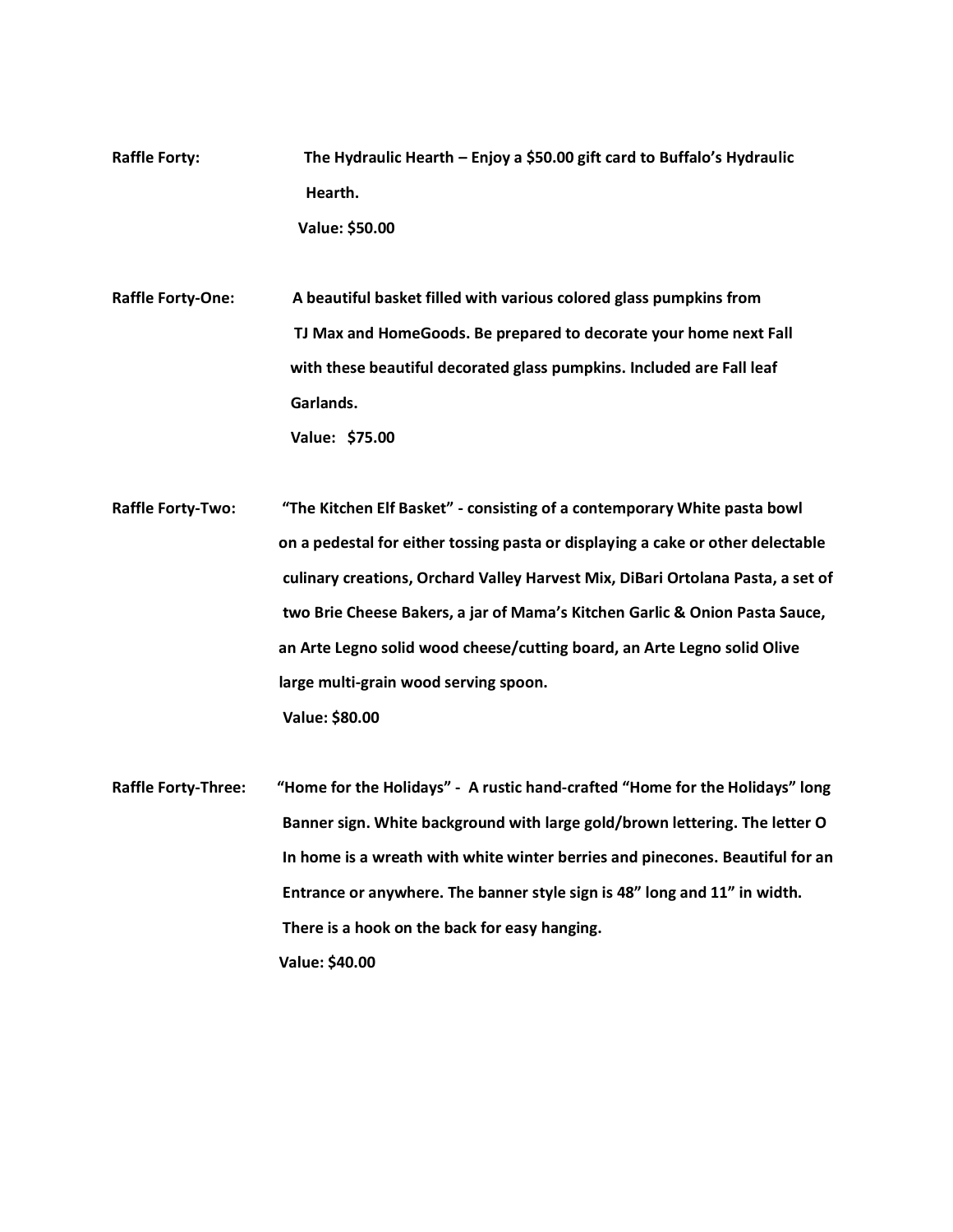## **Raffle Forty-Four "Embellish your garden with a beautifully hand-crafted glass and copper Brid bath." A beautiful addition to any garden and the birds will enjoy it too! Value: \$45.00**

**Raffle Forty-Five - "Purr-fect Feline Follies"**

 **An array of food, toys and a cuddly blanket as well as special treats for your feline friend!**

 **Value: \$40.00**

 **Raffle Forty-Six - Presented by Shaklee Distributors Mix your own germicide, measuring spoon and bottle included. Cleans deodorizes, and disinfects in one step. Pet safe and registered with the EPA for Canine Parvo Virus. Once diluted (follow instructions) safe and effective for many house hold tasks.**

 **Value: \$30.00**

 **Raffle Forty – Seven A one month membership to Bark Box (A monthly delivery of toys, treats, Chews, and tail wags!), a \$30.00 gift card to Kostas Restaurant in North Buffalo and a \$25.00 gift certificate to 2 Forks Up Restaurant in Getzville.**

 **Value: \$85.00**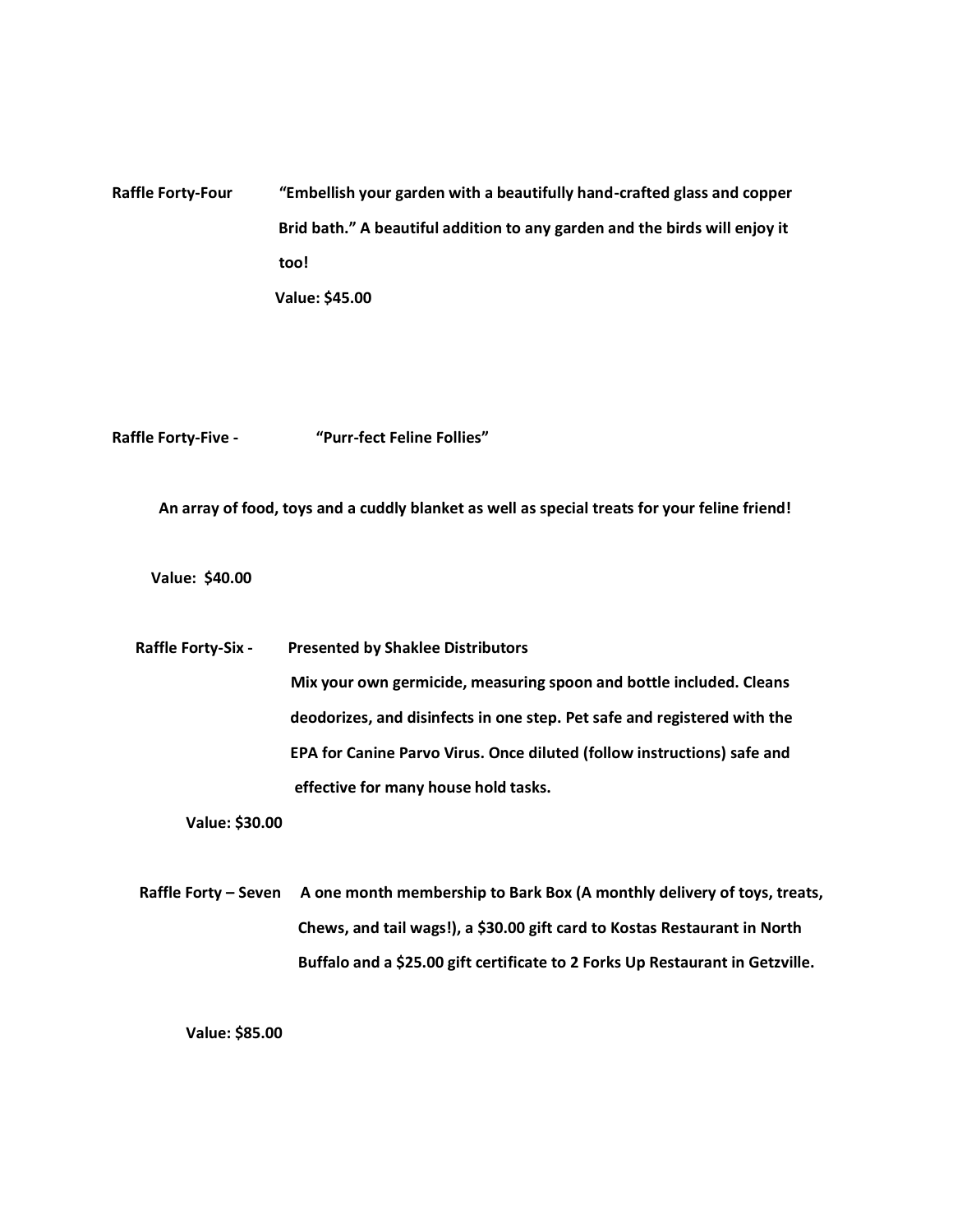# **RAFFLE FORTY- EIGHT "BASED ON MY WARDROBE – MY FAVORITE COLOR IS DOG HAIR" Treats for your best friend and we didn't forget you either! Things you both enjoy!**

VLAUE: \$40.00 DONOR: MIXED MEDIA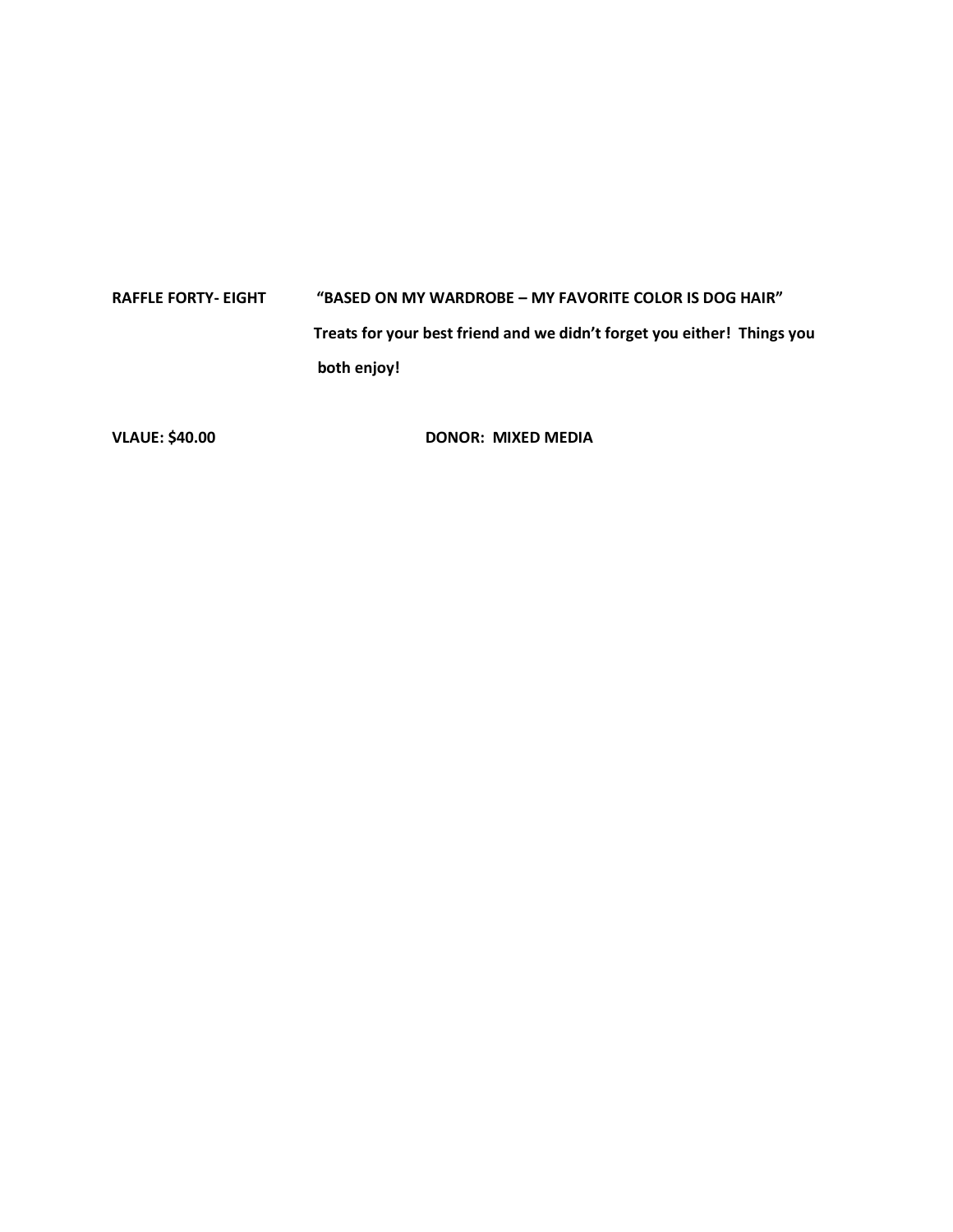### **MEGA RAFFLES \* MEGA RAFFLES \* MEGA RAFFLES\***

*MEGA RAFFLE TICKETS ARE SOLD INDIVIDUALLY - NOT SOLD AS SHEETS. MEGA RAFFLE TICKETS ARE RED. THEY ARE SOLD FOR \$5.00 A TICKET OR 3 TICKETS FOR \$10.00. IF YOU ARE PURCHASING TICKETS ON-LINE, REMEMBER THERE IS A PRICE DIFFERENCE BETWEEN THE "REGULAR RAFFLE TICKETS AND THE MEGA RAFFLE TICKETS. (SEE BELOW FOR DETAILS).*

*MEGA RAFFLE A: "BUFFALO BREW TOUR" - A chauffeured driven limousine will take you and your besties for a three-hour brew tour. Your stops will include Thin Man Brewing Co., On Chandler Street, where you will have a \$25.00 gift card, and a stop to Big Ditch Brewing Co., on East Huron Street, where you will have a \$50.00 gift card. Your three-hour limousine ride can be extended at YOUR cost. MEGA RAFFLE VALUE: \$400.00* 

*MEGA RAFFLE B: RUSSELLS STEAKS, CHOPS and MORE – Enjoy an elegant dinner for Two, over-night accommodations at Salvatores Grand Hotel, and Breakfast for two in the morning before check out. MEGA RAFFLE VALUE: \$275.00*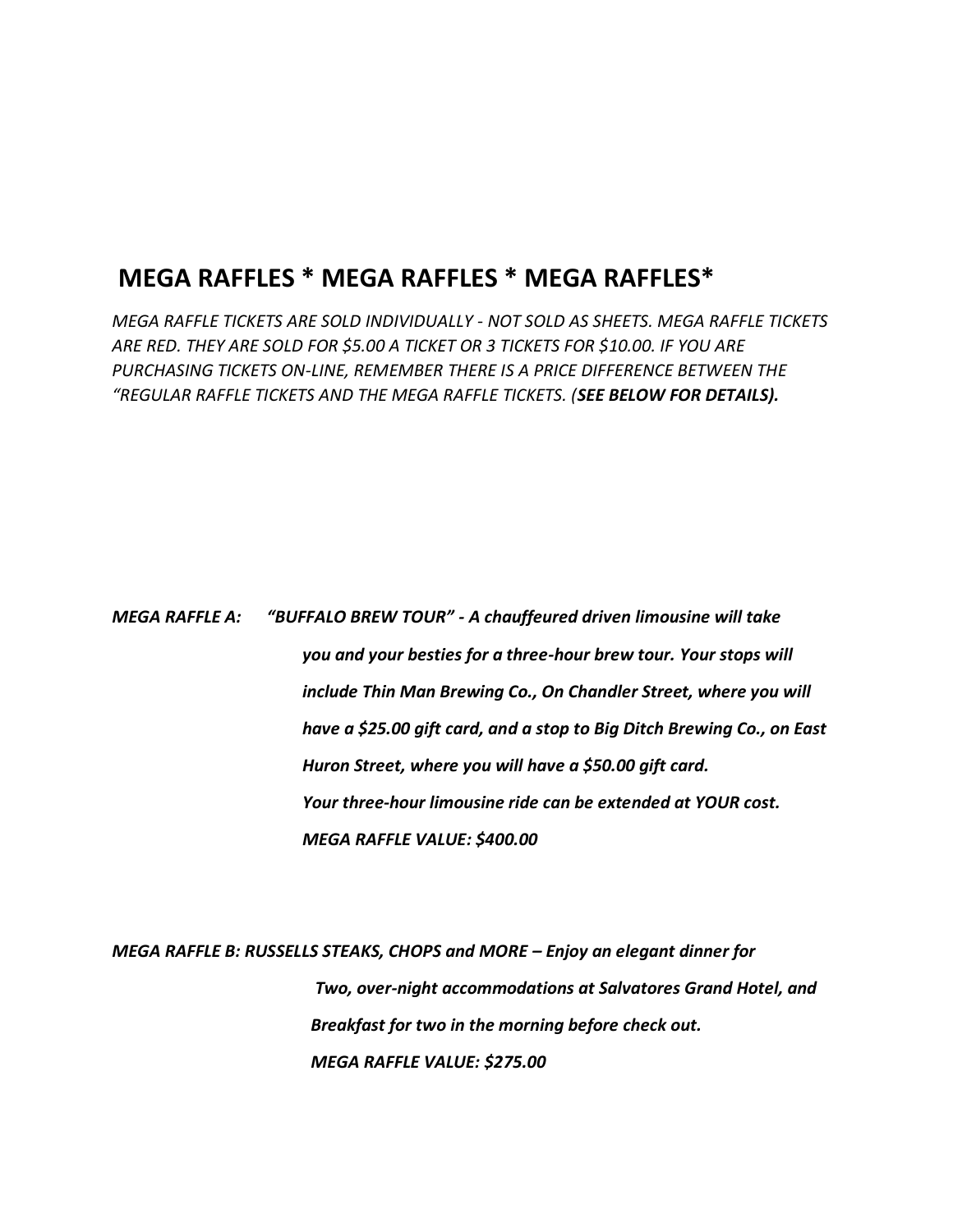*MEGA RAFFLE C: 800 Maple – enjoy drinks and dinner at Amherst's' renowned 800 Maple specializing in steaks, seafood and pasta. Make your reservations and enjoy using your \$100.00 gift card. MEGA RAFFLE VALUE: \$100.00*

*MEGA RAFFLE D: "WARNING ONLY FOR SOMEONE WITH A SWEET TOOTH " Chrusciki Bakery, known for delectable handmade rolls, Breads, pastries, pies, cakes, cookies and much much more. Enjoy spending your \$100.00 gift card. But always remember "you're sweet enough"! MEGA RAFFLE VALUE: \$100.00*

*MEGA RAFFLE E: "BUFFALO PHILHARMONIC ORCHESTRA"* 

 *Two tickets to the Buffalo renowned Buffalo Philharmonic Orchestra. MEGA RAFFLE VALUE: \$130.00*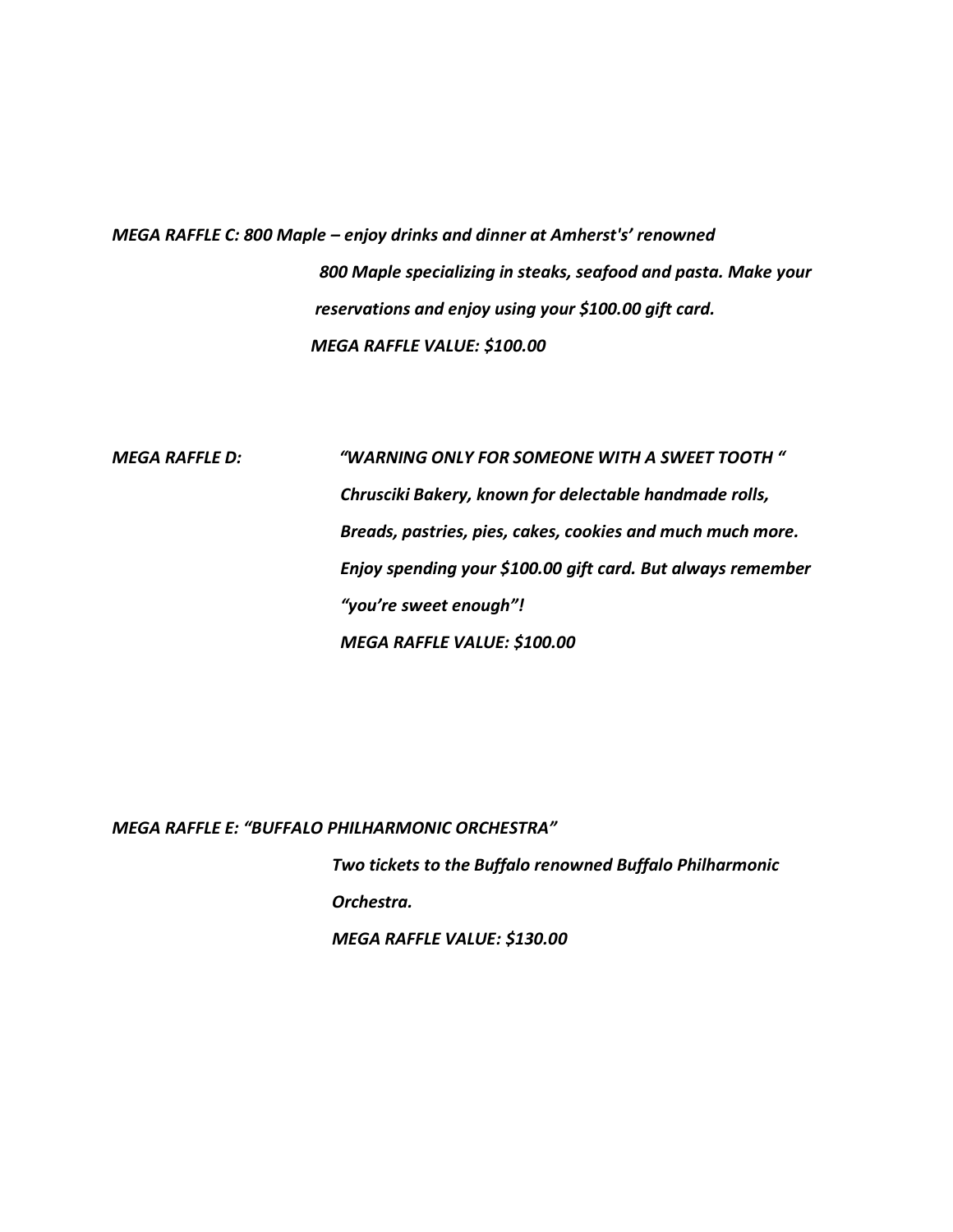### *MEGA RAFFLE F: THE HISTORIC INN BUFFALO OFF ELMWOOD PACKAGE.*

 *The Inn Buffalo off Elmwood is a nine-suite boutique hotel in a historic mansion located in Buffalo's vibrant Elmwood Village. This was once the mansion of industrialist H.H. Hewitt. Enjoy and week-day over-night stay in a beautifully appointed guest suite and a delicious breakfast in the morning. Walk to quaint stores, boutiques and restaurants on Elmwood Avenue. MEGA RAFFLE VALUE \$349.00*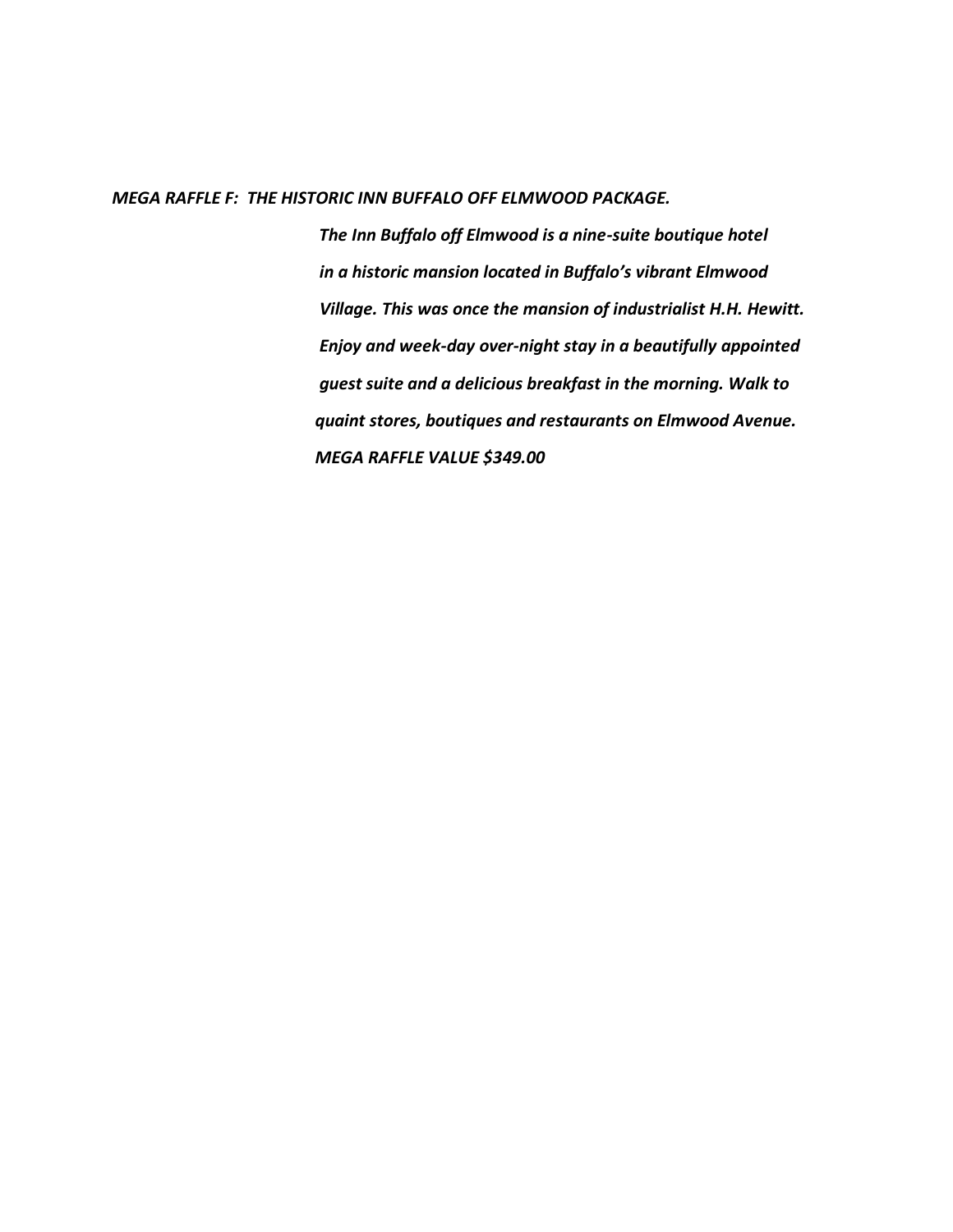# *MEGA RAFFLE G: "Getting your house ready for the Holidays!" Everything you need to get your house ready for the Holidays! Mega Raffle includes a Hoover re-wind cord whole-house pet technology vacuum cleaner, a swiffer, bucket, cleaning towles, furniture polish, window cleaner, bathroom cleaner, plug-in air fresheners, carpet deodorizers, fabric softener, dish soap, laundry detergent, toilet bowl cleaner, rubber gloves, comet, and two bottles of wine! Why wine you ask? The wine is to help you (and perhaps) a friend get motivated to clean!*

 *MEGA RAFFLE VALUE: \$265.00*

*MEGA RAFFLE H: A Hoover whole house cord-rewind pet technology vacuum Cleaner!*

 *MEGA RAFFLE VALUE: \$179.00*

*MEGA RAFFLE I: "Reach for The Stars" Reach for the Stars Necklace. A beautiful 14- karat yellow gold star pendant with brushed and diamond-cut finishes. The 14-karat yellow gold snake chain is 18".*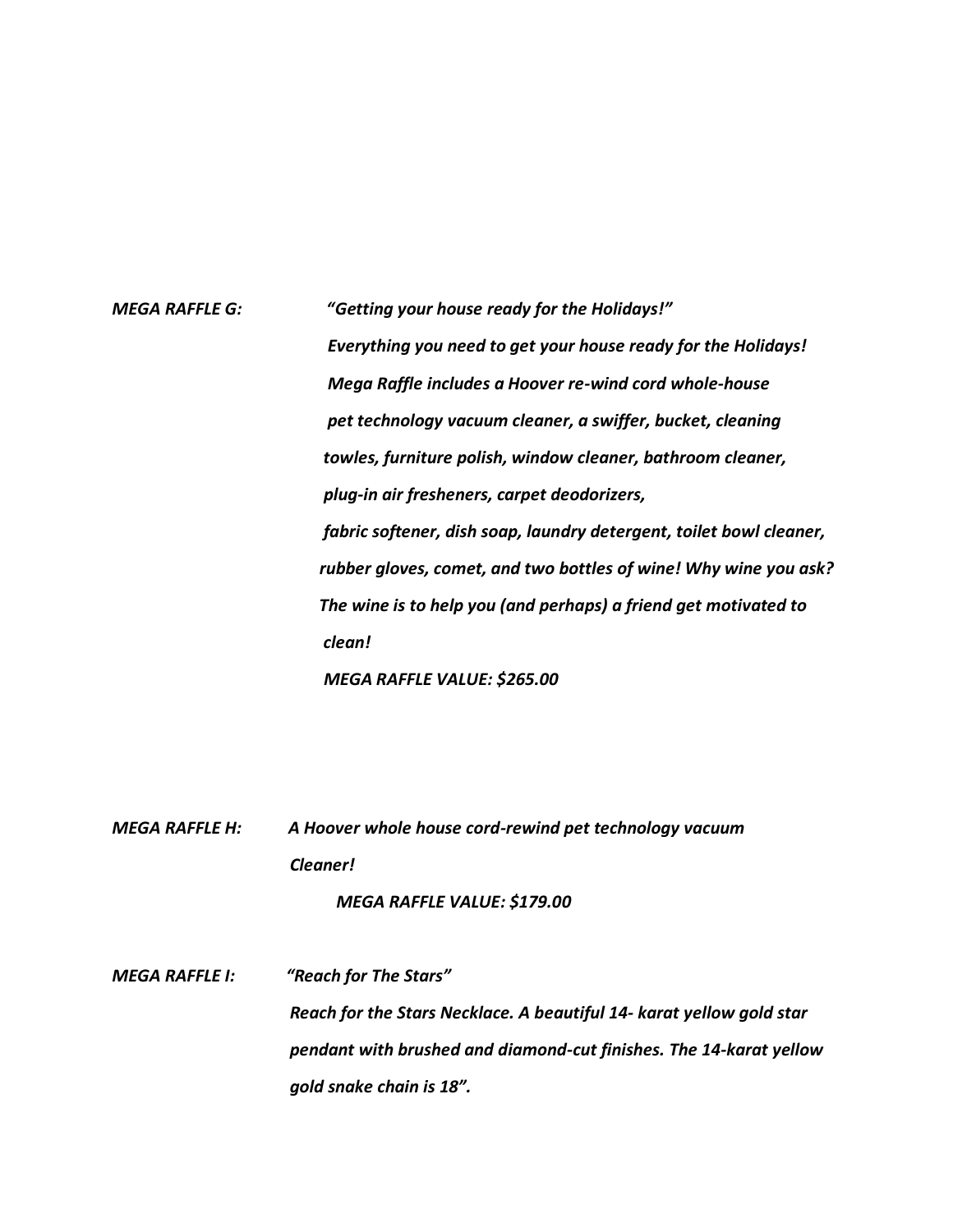*Value: \$499.00*

*MEGA RAFFLE J: "For the Buffalo Sabers Fan" Enjoy spending this \$100.00 gift certificate to purchase your favorite Buffalo Sabers memorbilia at the Buffalo Sabers store!*

 *Value: \$100.00*

*MEGA RAFFLE K: "An All-Star evening at Shea's" Two tickets for the Broadway performance of Anastasia. On stage at Shea's in April of 2022*

 *Value: \$150.00*

*MEGA RAFFLE L - "Presented by Shine Mobile Detail" Shine mobile detail will come to your home or office with their Gold Interior Package. They will vacuum your vehicle, perform a weather mat cleanse, full vinal/leather wipe down; (including dash board, doors, etc.), seats, display screens and windows.*

*VALUE: \$95.00, \$105.00, \$115.00 depending on the size of your vehicle*